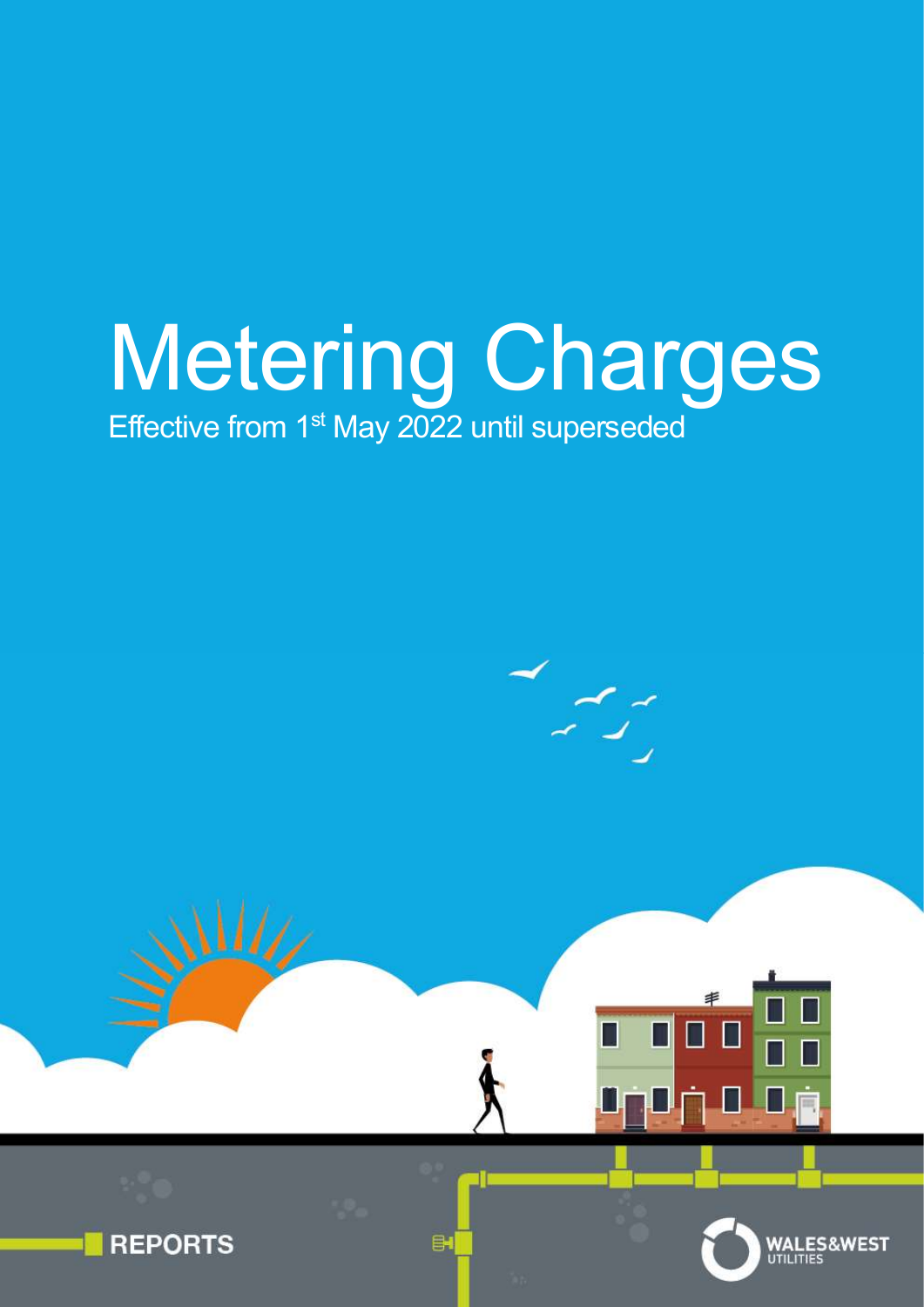

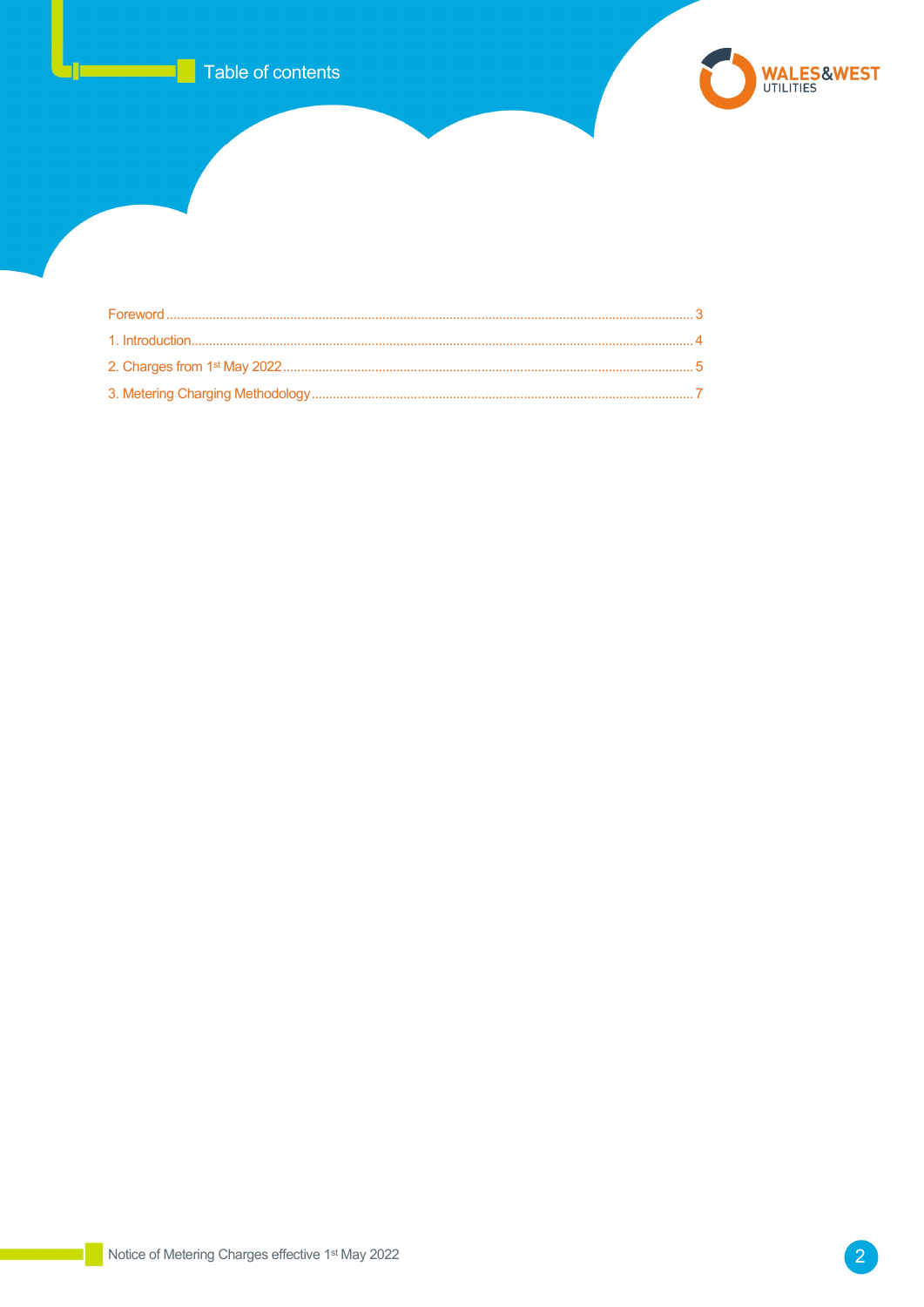## Foreword

This booklet sets out the metering charges that Wales & West Utilities Limited (WWU) will apply for services provided under the Uniform Network Code from 1st May 2022. WWU publishes this statement as required by WWU Standard Special licence Condition D18 in accordance with the timescales in the Uniform Network Code Transportation Principal Document Section B 1.8.2 (b).

Some of WWU's metering charges are regulated by a price control set by Ofgem, the gas industry regulator. Ofgem has set tariff caps for four key metering and meter reading services. WWU's charges for these services must not exceed the tariff caps. The tariff caps change each year by inflation in accordance with Special Condition 9.10 of WWU's licence.

Charges will apply in respect of meter reading assets owned by WWU in its gas distribution network. On 1st April 2014 WWU appointed National Grid Gas as backstop provider of last resort domestic meters and on 1<sup>st</sup> March 2015 sold its existing domestic and non-domestic meters to National Grid Gas. In consequence WWU no longer provides regulated metering services to Suppliers.

WWU would welcome your views on any aspect of its metering service, its charges or the contents of this statement. If you have any comments, please e-mail them to enquiries@wwutilities.co.uk marked for the attention of Richard Pomroy. The latest version of this publication is available from our website at www.wwutilities.co.uk.

All charges shown are exclusive of VAT.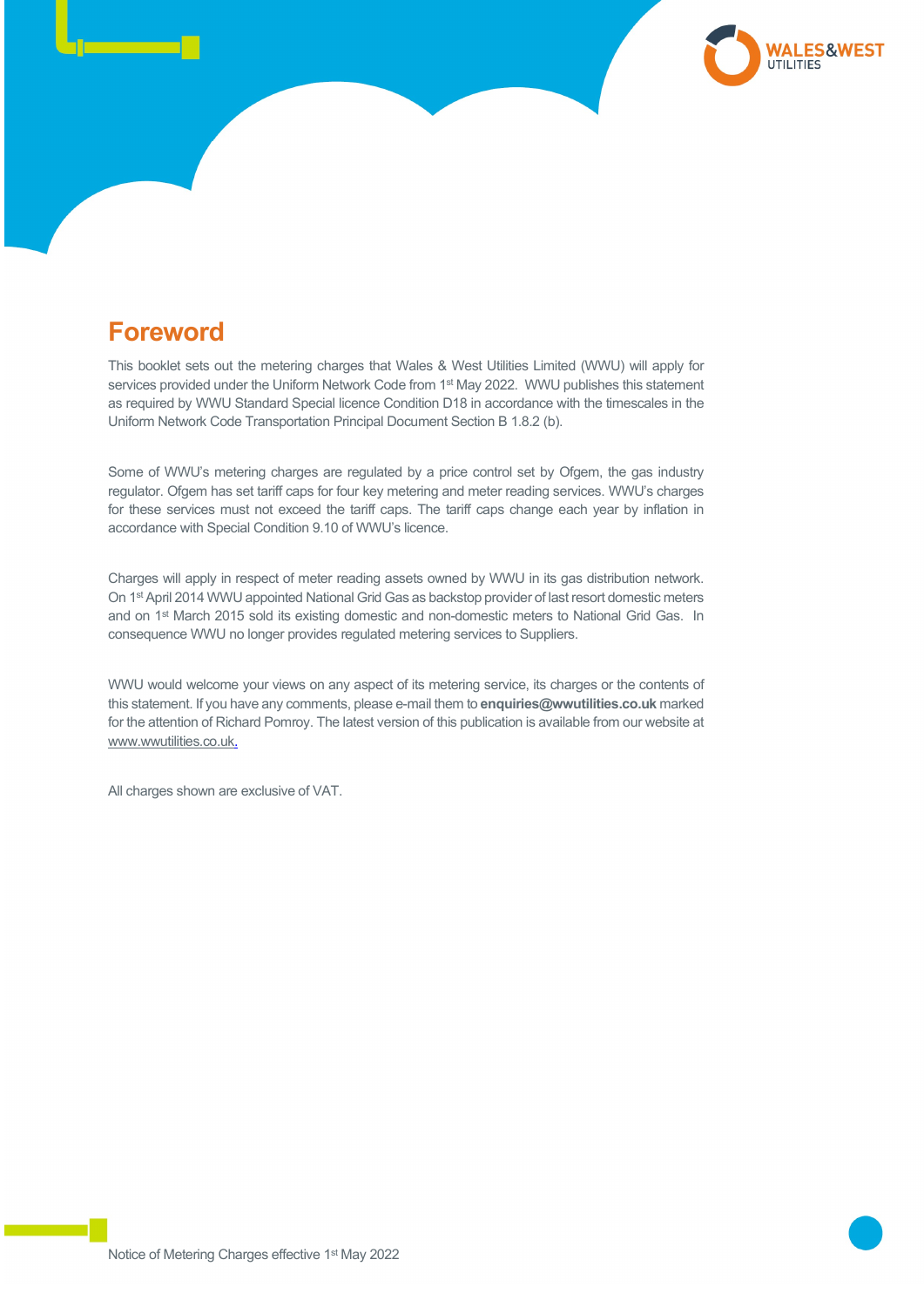

## 1. Introduction

WWU provides gas transportation and daily meter reading services throughout its area of operation (shown below):



WWU is an Approved Meter Installer (AMI) and provides a range of meter installation and maintenance services for Meter Asset Managers and customers. For further details of these services please contact Richard Pomroy on e-mail to enquiries@wwutilities.co.uk marked for the attention of Richard Pomroy.

This publication sets out WWU's charges from 1st May 2022 for its metering reading activities provided by its Transportation business under the Uniform Network Code.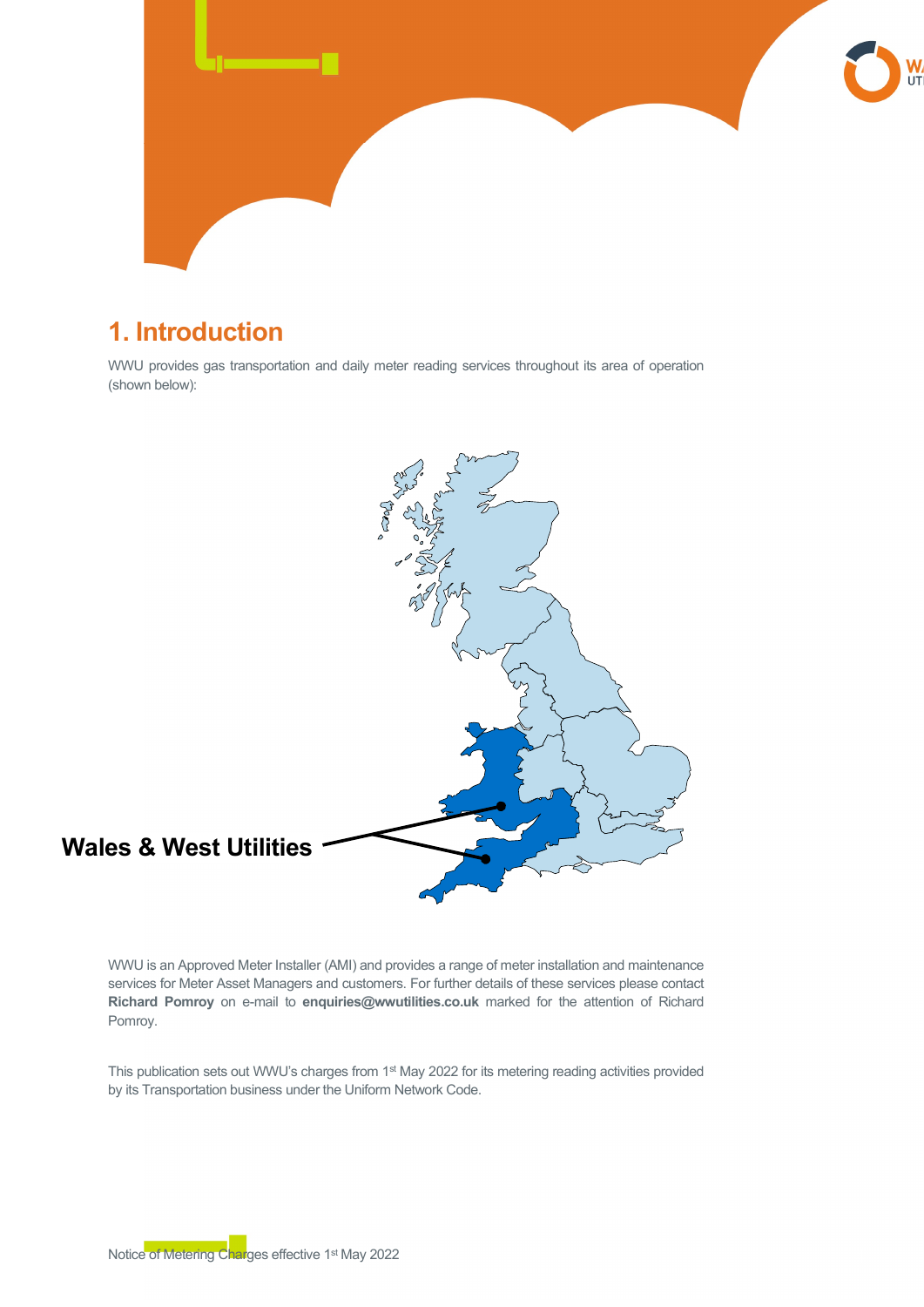## 2. Charges from 1st May 2022

#### 2.1 Introduction

l

This section sets out the charges for metering activities carried out under the Uniform Network Code. This document does not override nor vary any of the statutory, licence or Uniform Network Code or other contractual obligations upon WWU.

#### 2.1.1 Dataloggers

|                    | Pence a day | £ a year |
|--------------------|-------------|----------|
| <b>Total</b>       | 58.0247     | 211.79   |
| Comprising         |             |          |
| <b>Provision</b>   | 32.1151     | 117.22   |
| Installation       | 0.0000      | 0.00     |
| <b>Maintenance</b> | 25.9096     | 94.57    |

Dataloggers (Daily Metered Sites – asset charge T03)

Datalogger charges apply to all dataloggers at daily metered supply points, as defined by the Uniform Network Code. These charges have been revised following the depreciation of WWU's Daily Metered (DM) dataloggers installed in 2015. Previous cost elements comprising implementation of system changes to reflect the change in the Gas Day and costs for changes implemented by our service provider required by Project Nexus have been fully recovered and have been removed.

Note that this asset rental charge is in addition to the Daily Metered Sites read charge that is listed below.

Dataloggers (Daily Metered Sites - read charge T01)

|              | Pence a day | £ a year |
|--------------|-------------|----------|
| <b>Total</b> | 173.5123    | 633.32   |

**WALES&WEST**<br>UTILITIES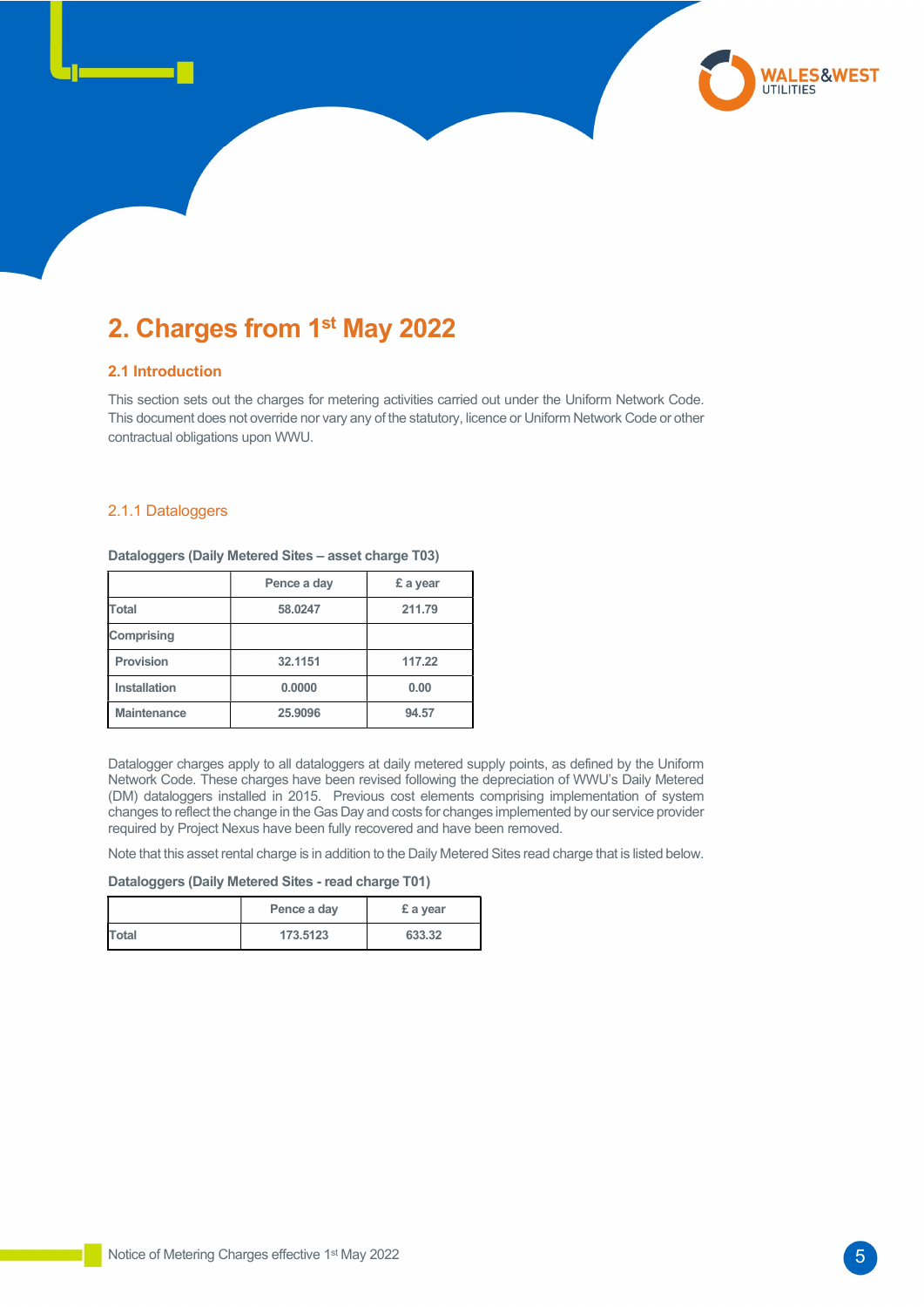#### 2.1.2 Must Read charges

l

Charges for the provision of meter reading services to Shippers where the Shipper has failed to obtain a read as defined in the Uniform Network Code (UNC) Transportation Principal Document (TPD) Section M3.6. Invoice arrangements for such reads are managed through Xoserve on behalf of Gas Transporters in accordance with UNC TPD Section S arrangements.

| Read type       | Each read |
|-----------------|-----------|
| (W07) Must Read | £62.77    |

**WALES&WEST**